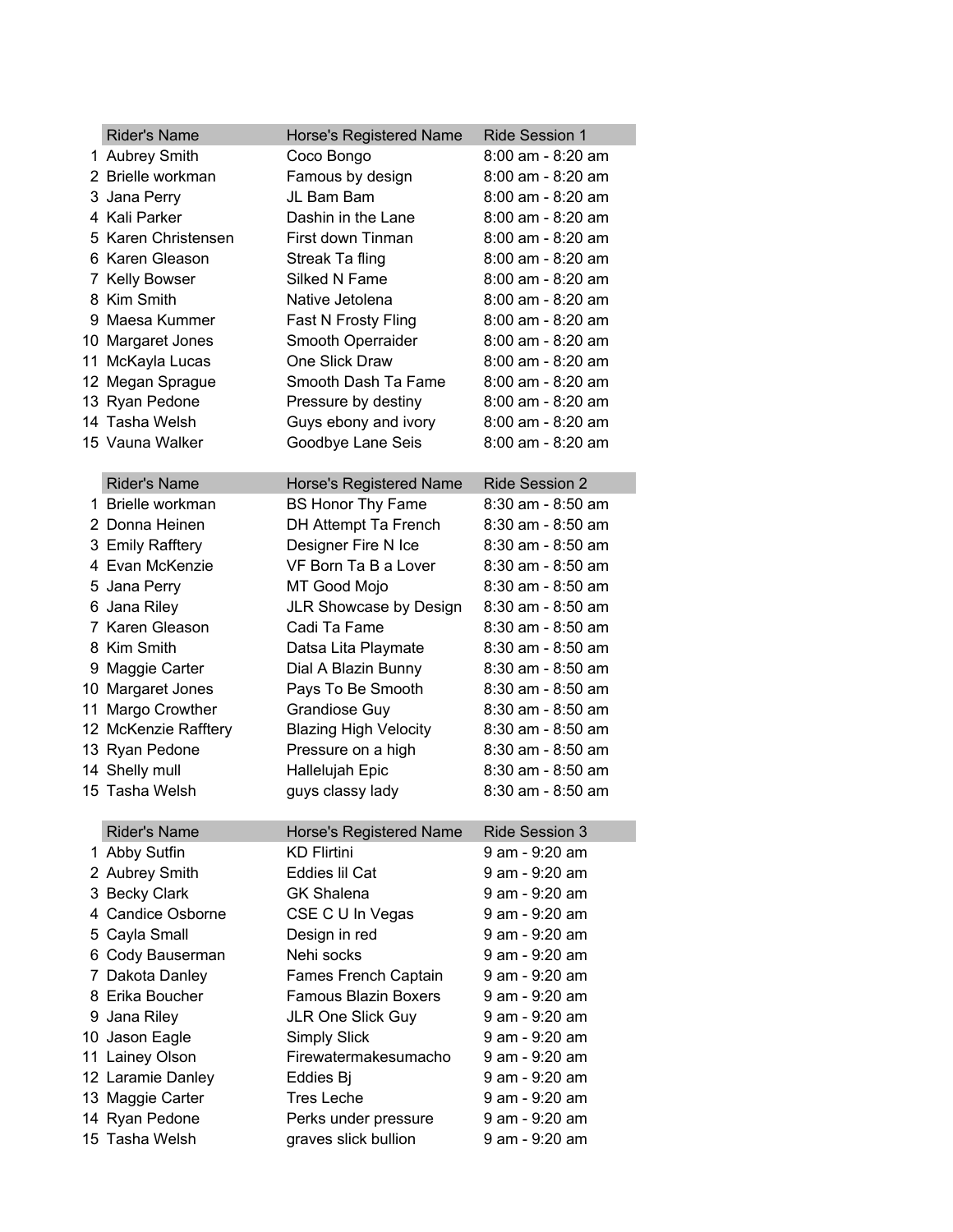| <b>Rider's Name</b>    | <b>Horse's Registered Name</b> | <b>Ride Session 4</b> |
|------------------------|--------------------------------|-----------------------|
| 1 Brandon Cullins      | RH Eyes Firen onfame           | 9:30 am - 9:50 am     |
| 2 Cayla Small          | Slick N Black                  | $9:30$ am - $9:50$ am |
| 3 Ceri Ward            | Amagicstreakoffling            | 9:30 am - 9:50 am     |
| 4 Chase Bradley        | DontBJealousimfirst            | $9:30$ am - $9:50$ am |
| 5 Craig Brooks         | SizzliNPressureOnMe            | 9:30 am - 9:50 am     |
| 6 Deanna Mixon pietsch | <b>HP Slick Chick</b>          | $9:30$ am - $9:50$ am |
| 7 Jason Eagle          | <b>Streak N Goodbye</b>        | $9:30$ am - $9:50$ am |
| 8 KaliJoParker         | <b>Highflying Lucky Guy</b>    | $9:30$ am - $9:50$ am |
| 9 Karen gleason        | Mobetta fame                   | $9:30$ am - $9:50$ am |
| 10 Karen Gleason       | Red Bull look                  | $9:30$ am - $9:50$ am |
| 11 Kristen Roby        | <b>SR Felloffthe Wagon</b>     | $9:30$ am - $9:50$ am |
| 12 margo crowther      | Shes packin Fame               | $9:30$ am - $9:50$ am |
| 13 Megan Sprague       | <b>Guyz Doctor Flit</b>        | $9:30$ am - $9:50$ am |
| 14 Rachelle Mose       | Iza French Dream               | $9:30$ am - $9:50$ am |
| 15 Tasha Welsh         | shakem up guys                 | $9:30$ am - $9:50$ am |
|                        |                                |                       |
| <b>Rider's Name</b>    | <b>Horse's Registered Name</b> | <b>Ride Session 5</b> |
| 1 Angie Jones          | Famous Ms Kitty                | 10 am -10:20 am       |
| 2 Anita Ellis          | RV Two Dash Ta Vegas           | 10 am -10:20 am       |
| 3 Brandon Cullins      | <b>Foxie Stinson</b>           | 10 am -10:20 am       |
| 4 Emily Efurd          | Shawnee Ta Fame                | 10 am -10:20 am       |
| 5 Jackie Young         | LS Mr Goodbye Banjo            | 10 am -10:20 am       |
| 6 Jarrett Long         | VR Bugsnthemoonlight           | 10 am -10:20 am       |
| 7 Kristi Brangle       | <b>NOnstop French Fire</b>     | 10 am -10:20 am       |
| 8 Leanne Wolfe         | So Freaking Fabulous           | 10 am -10:20 am       |
| 9 Lisa Kisner          | Rakin In A Fortune             | 10 am -10:20 am       |
| 10 london gorham       | fortunes flame                 | 10 am -10:20 am       |
| 11 Nicole torturo      | Merl the pearl                 | 10 am -10:20 am       |
| 12 Raelyn Robinson     | JR Special Lane                | 10 am -10:20 am       |
| 13 Shyann Lucas        | Astrwakinmerridoc              | 10 am -10:20 am       |
| 14 Tasha welsh         | guys power stroke              | 10 am -10:20 am       |
| 15 Troy crumrine       | blazin boss                    | 10 am -10:20 am       |
|                        |                                |                       |
| <b>Rider's Name</b>    | <b>Horse's Registered Name</b> | Ride Session 6        |
| 1 Brooke Hickey        | Shez Flyin High Guyz           | 10:30 am - 10:50 am   |
| 2 Brenda Fechner       | Jupped N Shawnee               | 10:30 am - 10:50 am   |
| 3 Morgan Anderson      | Naduah                         |                       |
| 4 Deanna Mixon pietsch | <b>Slicks Surewin</b>          | 10:30 am - 10:50 am   |
| 5 Jolene Montgomery    | Famous Sierra                  | 10:30 am - 10:50 am   |
| 6 KaliJoParker         | Bonnies Frenchman              | 10:30 am - 10:50 am   |
| 7 Kathryne Marion      | <b>RUDustys Tres Seis</b>      | 10:30 am - 10:50 am   |
| 8 Kristin Hanchey      | TY Blazin To Win               | 10:30 am - 10:50 am   |
| 9 Leslie Willis        | Runaway Fury                   | 10:30 am - 10:50 am   |
| 10 london gorham       | frenchmans assassin            | 10:30 am - 10:50 am   |
| 11 Melissa McDonald    | Fling N Fortune                | 10:30 am - 10:50 am   |
| 12 Molly Otto          | <b>Teasin Dat Guy</b>          | 10:30 am - 10:50 am   |
| 13 Tammy Hickey        | Another French Boy             | 10:30 am - 10:50 am   |
| 14 Tasha Welsh         | <b>SR EPIC WILDCATTER</b>      | 10:30 am - 10:50 am   |
| 15 Ruby Buckle         | Reserved                       |                       |
|                        |                                |                       |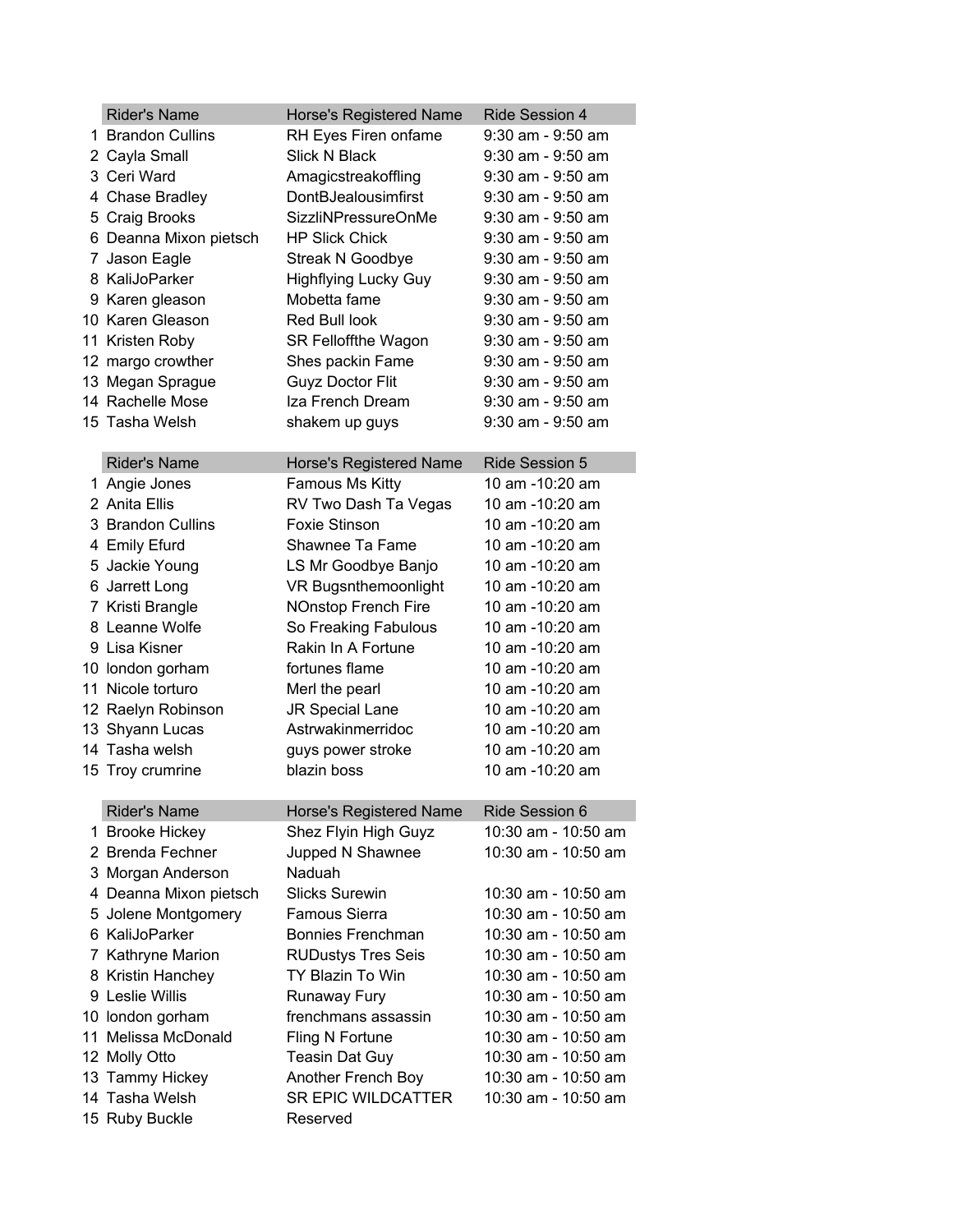| 1 Rider's Name      | Horse's Registered Name        | Ride Session 7        |
|---------------------|--------------------------------|-----------------------|
| 2 Ashley Thompson   | LEGGZ loves a crowd            | 11 am - 11:20 am      |
| 3 Brandon Cullins   | Trump This Jet                 | 11 am - 11:20 am      |
| 4 Callie Gray       | This Guyz A Leader             | 11 am - 11:20 am      |
| 5 Craig Brooks      | Jess The Way You Are           | 11 am - 11:20 am      |
| 6 Heather Kosmowski | High As Flit                   | 11 am - 11:20 am      |
| 7 Jolene Montgomery | Jet Fuel Only                  | 11 am - 11:20 am      |
| 8 Kristin Hanchey   | TY Dancin In The Blaze         | 11 am - 11:20 am      |
| 9 Shyann Lucas      | Cooper 777                     | 11 am - 11:20 am      |
| 10 Tasha Welsh      | <b>Guyz YELLOW ROSE</b>        | 11 am - 11:20 am      |
| 11 Dena Kirkpatrick | Liquid Courage 72              |                       |
| 12 Teri George      | Magnolia Fling                 |                       |
| 13 Morgan Anderson  | Amos Mozes                     |                       |
| 14 Ruby Buckle      | Reserved                       |                       |
| 15 Ruby Buckle      | Reserved                       |                       |
|                     |                                |                       |
| <b>Rider's Name</b> | <b>Horse's Registered Name</b> | <b>Ride Session 8</b> |
| 1 Ashley Thompson   | Seis shots of crown            | 11:30 am - noon       |
| 2 Brandon Cullins   | <b>MCM Not Dunnstreakin</b>    | 11:30 am - noon       |
| 3 Callie Gray       | Shez Royally Smooth            | 11:30 am - noon       |
| 4 Fonda Melby       | RF Chrome In Black             | 11:30 am - noon       |
| 5 Jolene Montgomery | <b>MCM Drop Your Sochs</b>     | 11:30 am - noon       |
| 6 KaliJoParker      | T4 Firin for Fame              | 11:30 am - noon       |
| 7 Kyle Leleux.      | A streak of Scarlett           | 11:30 am - noon       |
| 8 MaryEllen Absher  | Guys best gal                  | 11:30 am - noon       |
| 9 Molly Otto        | Uknowmydaddyisslick            | 11:30 am - noon       |
| 10 Riley Parker     | Tiny Dash of Magic             | 11:30 am - noon       |
| 11 Tasha Welsh      | <b>EPIC DASHER</b>             | 11:30 am - noon       |
| 12 Vauna Walker     | <b>CBC Speeding Goodbye</b>    | 11:30 am - noon       |
| 13 Whitney godinez  | Hold my vodka                  | 11:30 am - noon       |
| 14 Ryann Pedone     | Slick As Pi                    |                       |
| 15 Ruby Buckle      | Reserved                       |                       |
|                     |                                |                       |
| <b>Rider's Name</b> | Horse's Registered Name        | Ride Session 9        |
| 1 Ashley Schafer    | <b>French Streakin Chick</b>   | 1 pm - 1:20 pm        |
| 2 Callie Jones      | A Denim Twist RB               | 1 pm - 1:20 pm        |
| 3 Cathy Morgan      | Jets Blazin Fame               | 1 pm - 1:20 pm        |
| 4 Cody Bauserman    | Ain't God good                 | 1 pm - 1:20 pm        |
| 5 Craig Brooks      | BR Cake By The Ocean           | 1 pm - 1:20 pm        |
| 6 Desi Wheeler      | Tm famesblushingoodbye         | 1 pm - 1:20 pm        |
| 7 Jolene Montgomery | Eye Want It All                | 1 pm - 1:20 pm        |
| 8 Kristin Hanchey   | A Wealthy Design               | 1 pm - 1:20 pm        |
| 9 Melissa Taylor    | Sway Cool                      | 1 pm - 1:20 pm        |
| 10 Rylee Elliott    | French Wasabi                  | 1 pm - 1:20 pm        |
| 11 Sabra O'Quinn    | Slicks Lil Amigo               | 1 pm - 1:20 pm        |
| 12 Teigan Adams     | Nds fly n goodbye              | 1 pm - 1:20 pm        |
| 13 Vauna Walker     | <b>RB Ebony Design</b>         | 1 pm - 1:20 pm        |
| 14 Wendie Scheidle  | Slick French mimosa            | 1 pm - 1:20 pm        |
| 15 Ruby Buckle      | Reserved                       |                       |
|                     |                                |                       |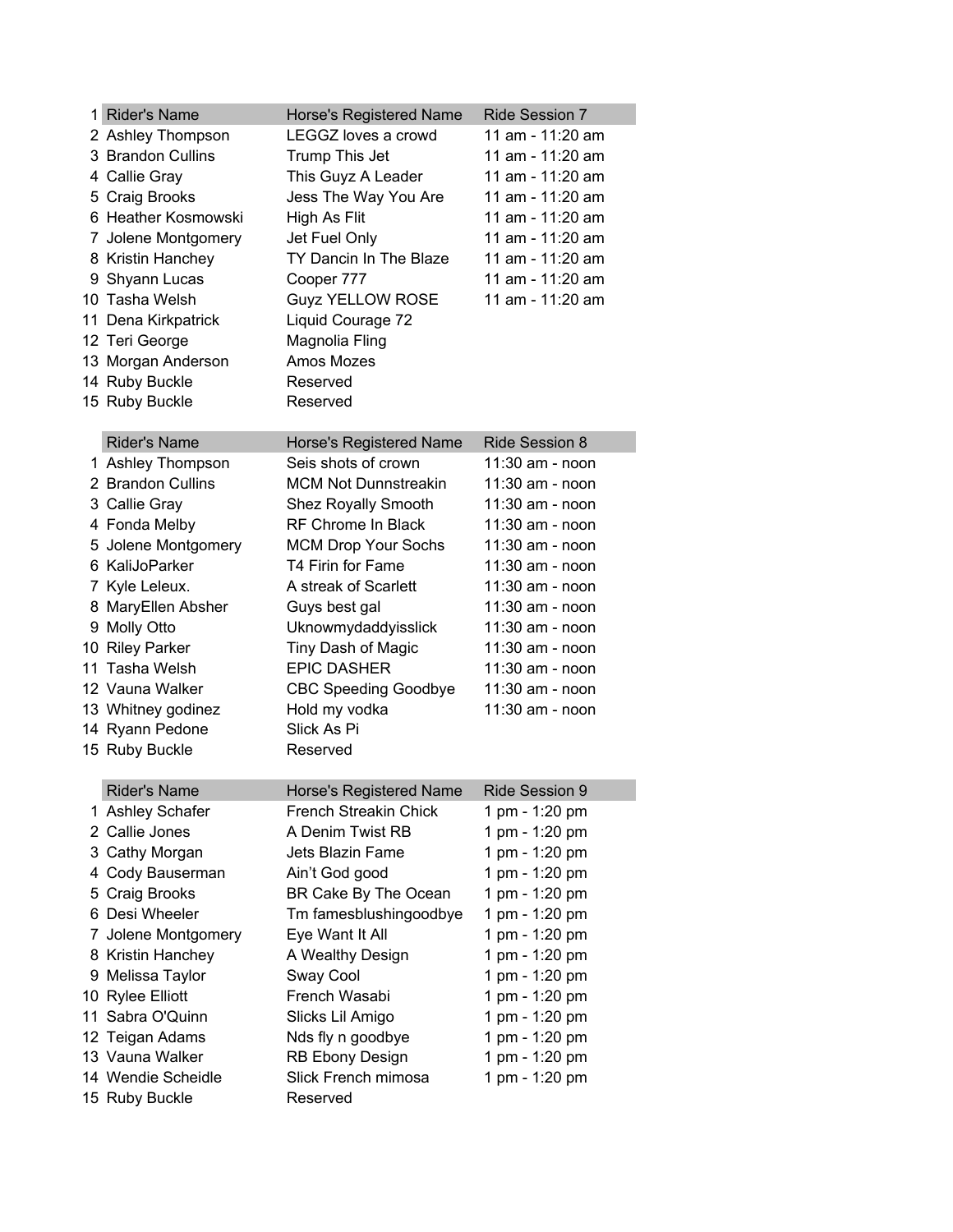| <b>Rider's Name</b>  | Horse's Registered Name        | <b>Ride Session 10</b> |
|----------------------|--------------------------------|------------------------|
| 1 Ashley Schafer     | <b>Boonsstreakin Colours</b>   | 1:30 pm - 1:50 pm      |
| 2 Emily Becker       | Streaking moon beams           | 1:30 pm - 1:50 pm      |
| 3 Holly Fenoglio     | Dashing Ta Fortune             | 1:30 pm - 1:50 pm      |
| 4 Jody McKay         | <b>Flossy Stinson</b>          | 1:30 pm - 1:50 pm      |
| 5 Jolene Montgomery  | <b>KN This Guys Streakin</b>   | 1:30 pm - 1:50 pm      |
| 6 Kayla Copenhaver   | This Lady Takin Cash           | 1:30 pm - 1:50 pm      |
| 7 Nisa Berry         | <b>Ivory Candy</b>             | 1:30 pm - 1:50 pm      |
| 8 Ryan Reynolds      | A Special Frenchman            | 1:30 pm $-$ 1:50 pm    |
| 9 Ryleigh Kaye Adams | A Prime Design                 | 1:30 pm - 1:50 pm      |
| 10 Vauna Walker      | French Streak To Win           | 1:30 pm - 1:50 pm      |
| 11 Maesa Kummer      | French Cinnamon Roll           |                        |
| 12 Teigan Adams      | <b>Grand PC Redwood</b>        |                        |
| 13 Karen Nielsen     | Sexy Lil Fritz                 |                        |
| 14 Ruby Buckle       | Reserved                       |                        |
| 15 Ruby Buckle       | Reserved                       |                        |
|                      |                                |                        |
| <b>Rider's Name</b>  | <b>Horse's Registered Name</b> | <b>Ride Session 11</b> |
| 1 Aaron steel        | Billy thee kid                 | 2 pm - 2:20 pm         |
| 2 Brandon stokes     | Love the famous red            | 2 pm - 2:20 pm         |
| 3 Brian wheeler      | Br Big Red Dog                 | 2 pm - 2:20 pm         |
| 4 Carole Strickland  | <b>Smooth Aces</b>             | 2 pm - 2:20 pm         |
| 5 Cathy Morgan       | <b>Tres Queridos</b>           | 2 pm - 2:20 pm         |
| 6 Desi Wheeler       | Famous Baby Stella             | 2 pm - 2:20 pm         |
| 7 Ella Jackson       | A Leap of Fame                 | 2 pm - 2:20 pm         |
| 8 Emily Becker       | <b>MR Elegant Shawne</b>       | 2 pm - 2:20 pm         |
| 9 Hilary Swanson     | JLD Goodbye Jack               | 2 pm - 2:20 pm         |
| 10 Jamie Christensen | <b>GM Splashing Proud</b>      | 2 pm - 2:20 pm         |
| 11 Lori Shearer      | SX Blazin Brucolena            | 2 pm - 2:20 pm         |
| 12 Melissa Taylor    | <b>Blazins Last Cowgirl</b>    | 2 pm - 2:20 pm         |
| 13 Sabra O'Quinn     | LaD Dragonfly                  | 2 pm - 2:20 pm         |
| 14 Scott Duke        | Big texx                       | 2 pm - 2:20 pm         |
| 15 Terri wood gates  | Sopha Kay                      | 2 pm - 2:20 pm         |
|                      |                                |                        |
| <b>Rider's Name</b>  | <b>Horse's Registered Name</b> | <b>Ride Session 12</b> |
| 1 Ashley Schafer     | <b>French Streakin Slew</b>    | 2:30 pm - 2:50 pm      |
| 2 Billie Ann Harmon  | <b>Bt ScoredLolaStinson</b>    | 2:30 pm - 2:50 pm      |
| 3 CASSIE HOWELL      | CR DYNASTIA FAME               | 2:30 pm - 2:50 pm      |
| 4 Heather Clegg      | <b>Hercules Got Guns</b>       | 2:30 pm - 2:50 pm      |
| 5 Jaycee Fausett     | Lane o Lena                    | 2:30 pm - 2:50 pm      |
| 6 Jolene Montgomery  | KN Pony Ta Fame                | 2:30 pm - 2:50 pm      |
| 7 Laney Fowler       | My epic miracle                | 2:30 pm - 2:50 pm      |
| 8 Lindsey McLeod     | Rockette scientist             | 2:30 pm - 2:50 pm      |
| 9 Nisa Berry         | <b>Traffic rocks</b>           | 2:30 pm - 2:50 pm      |
| 10 Rachel Sawyer     | <b>KB Rare Seis</b>            | 2:30 pm - 2:50 pm      |
| 11 Shausta Blodgett  | Tresible deduction             | 2:30 pm - 2:50 pm      |
| 12 Tonia Davis       | <b>Blue Pogonip Society</b>    | 2:30 pm - 2:50 pm      |
| 13 Gretchen Lehrkind | Fooled By Design               |                        |
| 14 Carla Bryant      | <b>Jet Streakin</b>            |                        |
| 15 Hailey Beal       | <b>LSR Applebottom Jeans</b>   |                        |
|                      |                                |                        |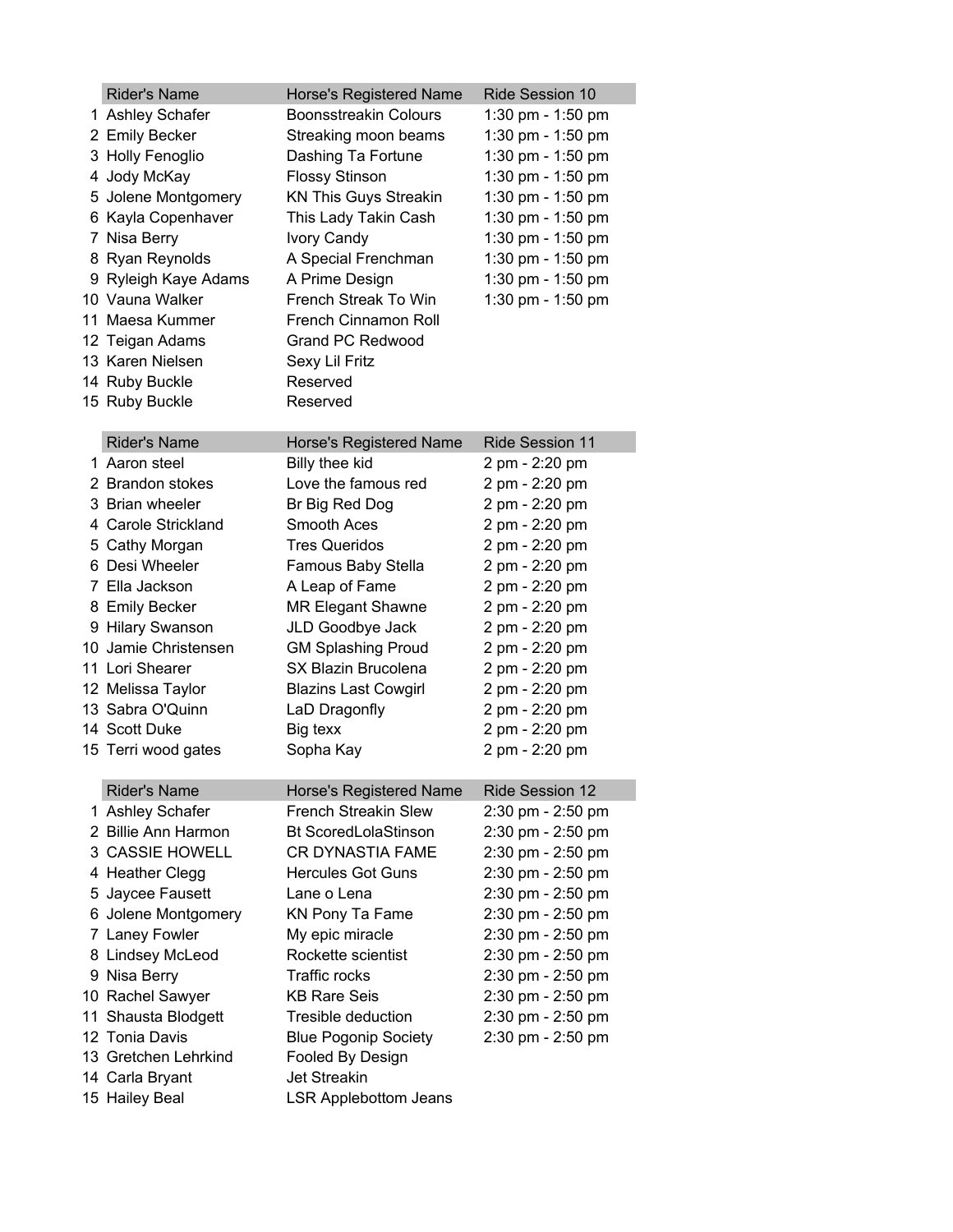| <b>Rider's Name</b>                         | Horse's Registered Name      | Ride Session 13  |
|---------------------------------------------|------------------------------|------------------|
| 1 Brandon stokes                            | Irish Geronimo               | 3 pm - 3:20 pm   |
| 2 Brian wheeler                             | <b>SBW CopyCat</b>           | 3 pm - 3:20 pm   |
| 3 Josie Hales                               | JH Lil Lane                  | 3 pm - 3:20 pm   |
| 4 Kallee Munns                              | Goodbye Tax Man              | 3 pm - 3:20 pm   |
| 5 Kayla Coker                               | Dynamos Wonder RRR           | 3 pm - 3:20 pm   |
| 6 Lainee Sampson                            | Pay The Piper                | 3 pm - 3:20 pm   |
| 7 Lori Shearer                              | <b>SX Smooth Drambuie</b>    | 3 pm - 3:20 pm   |
| 8 Maegan heiner                             | Doc Manny                    | 3 pm - 3:20 pm   |
| 9 Pam Nelson                                | Guys Dashing Girl            | 3 pm - 3:20 pm   |
| 10 Sara Chopin                              | <b>JQH Rockin Chick</b>      | 3 pm - 3:20 pm   |
| 11 Savannah Palmore                         | Promise Me A Jet             | 3 pm - 3:20 pm   |
| 12 Scott Duke                               | <b>VF Sexy Stinson</b>       | 3 pm - 3:20 pm   |
| 13 Summer Huff                              | Alotofstreakindisco          | 3 pm - 3:20 pm   |
| 14 Terri wood gates                         | Famously painted             | 3 pm - 3:20 pm   |
| 15 Vickie Carter                            | <b>Traffics Moneymaker</b>   | 3 pm - 3:20 pm   |
|                                             |                              |                  |
| <b>Rider's Name</b>                         | Horse's Registered Name      | Ride Session 14  |
| 1 Ashley Schafer                            | Jets Letters Ta Abby         | $3:30 - 3:50$ pm |
| 2 Billie Ann Harmon                         | Mitey Pitstopinvegas         | $3:30 - 3:50$ pm |
| 3 Christine Laughlin DeRen Guyssixpacktogop |                              | $3:30 - 3:50$ pm |
| 4 Cindy Jons                                | Triple Boot scoot            | $3:30 - 3:50$ pm |
| 5 Jordan Kircher                            | <b>DDD Scarlet Frenchgrl</b> | $3:30 - 3:50$ pm |
| 6 Kelli Thouvenell                          | Smokehaus                    | $3:30 - 3:50$ pm |
| 7 Kelly Bowser                              | Mary Jane Slick              | $3:30 - 3:50$ pm |
| 8 Kelsie Miller                             | A Smooth freckle             | $3:30 - 3:50$ pm |
| 9 Pam Nelson                                | JL Page Parfait              | $3:30 - 3:50$ pm |
| 10 Pete Oen                                 | VC GoGo Fling                | $3:30 - 3:50$ pm |
| 11 Sabra O'Quinn                            | Jet N for Karats             | $3:30 - 3:50$ pm |
| 12 Skye Miller                              | Guyz Sis                     | $3:30 - 3:50$ pm |
| 13 Sue Smith                                | Blazin with my Dude          | $3:30 - 3:50$ pm |
| 14 Susan Siggins                            | <b>Winners Form</b>          | $3:30 - 3:50$ pm |
| 15 Tyler Rivette                            | <b>Flingin Roses</b>         | $3:30 - 3:50$ pm |
|                                             |                              |                  |
| <b>Rider's Name</b>                         | Horse's Registered Name      | Ride Session 15  |
| 1 Brian wheeler                             | <b>SBW Repeat</b>            | 4 pm - 4:20 pm   |
| 2 Elyse Busby                               | EB RIPPLE EFFECT             | 4 pm - 4:20 pm   |
| 3 gracie beckstrom                          | CM waitin on lane            | 4 pm - 4:20 pm   |
| 4 Jaycee Wooters                            | VF Born Ta Glory             | 4 pm - 4:20 pm   |
| 5 Jessie Kate Cole                          | Knflinginbutterscotch        | 4 pm - 4:20 pm   |
| 6 Katie Mace                                | Sockit To Me Nonstop         | 4 pm - 4:20 pm   |
| 7 Korrina Hughes                            | Gems Streaktovegas           | 4 pm - 4:20 pm   |
| 8 Maegan Heiner                             | Ray a drop of sun            | 4 pm - 4:20 pm   |
| 9 Marcie Wilson                             | MJ Lola lane                 | 4 pm - 4:20 pm   |
| 10 morgan beckstrom                         | Slingshot lane               | 4 pm - 4:20 pm   |
| 11 Savannah Palmore                         | Colour Me Smooth             | 4 pm - 4:20 pm   |
| 12 Taylor Hildreth                          | JL Chanel                    | 4 pm - 4:20 pm   |
| 13 timber cote                              | Speed.com                    | 4 pm - 4:20 pm   |
| 14 Ty Marks                                 | VF Hot Damn                  | 4 pm - 4:20 pm   |
| 15 Rebekah Hartley                          | <b>Winners Red Flame</b>     |                  |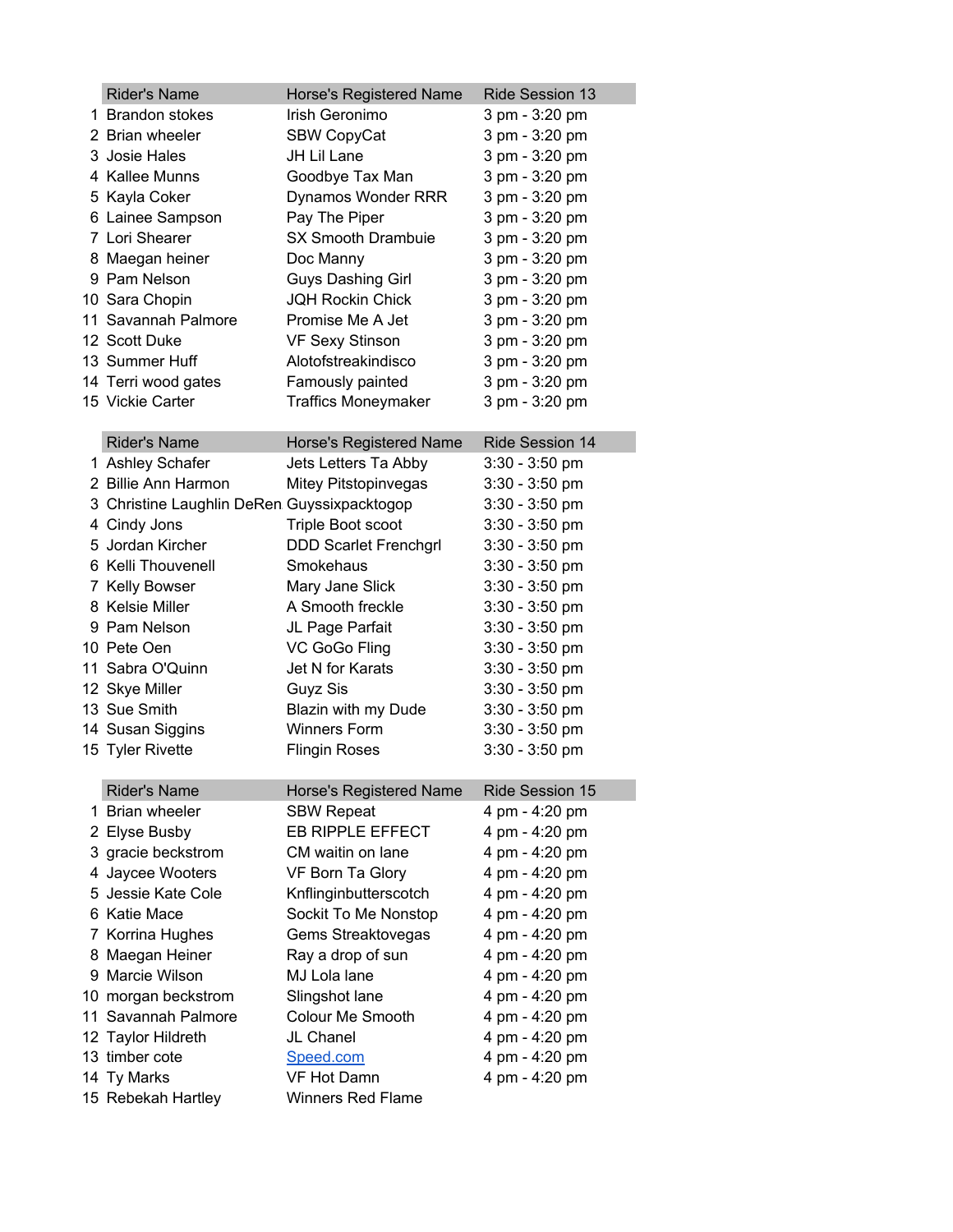| <b>Rider's Name</b>                         | Horse's Registered Name        | <b>Ride Session 16</b> |
|---------------------------------------------|--------------------------------|------------------------|
| 1 Ashley Weldon                             | Missin No Sixes                | 4:30 pm - 4:50 pm      |
| 2 Billie Ann Harmon                         | Me Flingin Diamonds            | 4:30 pm - 4:50 pm      |
| 3 Christine Laughlin DeRen Heza Firey Fling |                                | 4:30 pm - 4:50 pm      |
| 4 Jennifer Bratton                          | Nock your socks off            | 4:30 pm - 4:50 pm      |
| 5 Jodee Miller                              | Mr Repete Pete                 | 4:30 pm - 4:50 pm      |
| 6 Josie Hales                               | Sugary Lane                    | 4:30 pm - 4:50 pm      |
| 7 kelli thouvenell                          | favorite version               | 4:30 pm - 4:50 pm      |
| 8 Kelsie Miller                             | AMR Jumpin dry Fire            | 4:30 pm - 4:50 pm      |
| 9 Tyler Rivette                             | Streakinflingindisco           | 4:30 pm - 4:50 pm      |
| 10 Marcie Wilson                            | MJ Night Train Lane            | 4:30 pm - 4:50 pm      |
| 11 Sabra Oquinn                             | Bring it on guys               | 4:30 pm - 4:50 pm      |
| 12 Skye miller                              | AMR cash on Fire               | 4:30 pm - 4:50 pm      |
| 13 sue smith                                | blazin good times              | 4:30 pm - 4:50 pm      |
| 14 Will Lear                                | Slick Lane To Fame             | 4:30 pm - 4:50 pm      |
| 15 Lacey Harmon                             | Designed To Gab                |                        |
|                                             |                                |                        |
| <b>Rider's Name</b>                         | Horse's Registered Name        | <b>Ride Session 17</b> |
| 1 Brandon Labbee                            | Dashin Jetolena                | 5 pm - 5:20 pm         |
| 2 Cindy Reynolds                            | Green Ivory                    | 5 pm - 5:20 pm         |
| 3 Craig Stritzke                            | <b>Gun Lock</b>                | 5 pm - 5:20 pm         |
| 4 Crystal Mcintyre                          | Ain't Seen Ziva Streak         | 5 pm - 5:20 pm         |
| 5 David Wiseman                             | Marilyn Blu Diamond            | 5 pm - 5:20 pm         |
| 6 Jade Crago                                | High Road Ta Fame              | 5 pm - 5:20 pm         |
| 7 Kalena Webb                               | Secret Ta Goodbye              | 5 pm - 5:20 pm         |
| 8 Karissa Wyeth.                            | <b>Wild Nights Fling</b>       | 5 pm - 5:20 pm         |
| 9 Kava huestis                              | jL Rocky Lane                  | 5 pm - 5:20 pm         |
| 10 Maley Shockley                           | French colours aflyin          | 5 pm - 5:20 pm         |
| 11 Marcie Wilson                            | Our First Goodbye              | 5 pm - 5:20 pm         |
| 12 Rudie Hepper                             | <b>Painted Prize</b>           | 5 pm - 5:20 pm         |
| 13 Shey Walchli                             | Letta Girl Jet                 | 5 pm - 5:20 pm         |
| 14 Taylor Hildreth                          | Lil French Streak              | 5 pm - 5:20 pm         |
| 15 Timi Lickley                             | MJ Flybye Lane                 | 5 pm - 5:20 pm         |
|                                             |                                |                        |
| <b>Rider's Name</b>                         | <b>Horse's Registered Name</b> | Ride Session 18        |
| 1 Billie Ann Harmon                         | Rugged French guy              | 5:30 pm - 5:50 pm      |
| 2 Courtney Fuchs                            | Uh huh I'm streakin            | 5:30 pm - 5:50 pm      |
| 3 Danyelle campbell                         | Sixshooter                     | 5:30 pm - 5:50 pm      |
| 4 Jodee Miller                              | M R Vegas Fame                 | 5:30 pm - 5:50 pm      |
| 5 Katie Jensen                              | Stylin N Ivory                 | 5:30 pm - 5:50 pm      |
| 6 Kayla Jones                               | <b>KG Blazin Nineolena</b>     | 5:30 pm - 5:50 pm      |
| 7 Lacey Harmon                              | Velma kellie                   | 5:30 pm - 5:50 pm      |
| 8 Maggie Poloncic                           | Aint Seen Me Yet               | 5:30 pm - 5:50 pm      |
| 9 Mckensy topham                            | Lil famous winner              | 5:30 pm - 5:50 pm      |
| 10 Ronildo filho                            | Streakin Fa tima               | 5:30 pm - 5:50 pm      |
| 11 Scamper Cole                             | Ima Epic Hustler               | 5:30 pm - 5:50 pm      |
| 12 Sophie Nolen                             | Dats A Guy Streakin            | 5:30 pm - 5:50 pm      |
| 13 Teneille Angland                         | <b>KN Famous Ever After</b>    | 5:30 pm - 5:50 pm      |
| 14 Whitney Bradford                         | A SignatureFirewater           | 5:30 pm - 5:50 pm      |
| 15 Will Lear                                | Designed To Lead               | 5:30 pm - 5:50 pm      |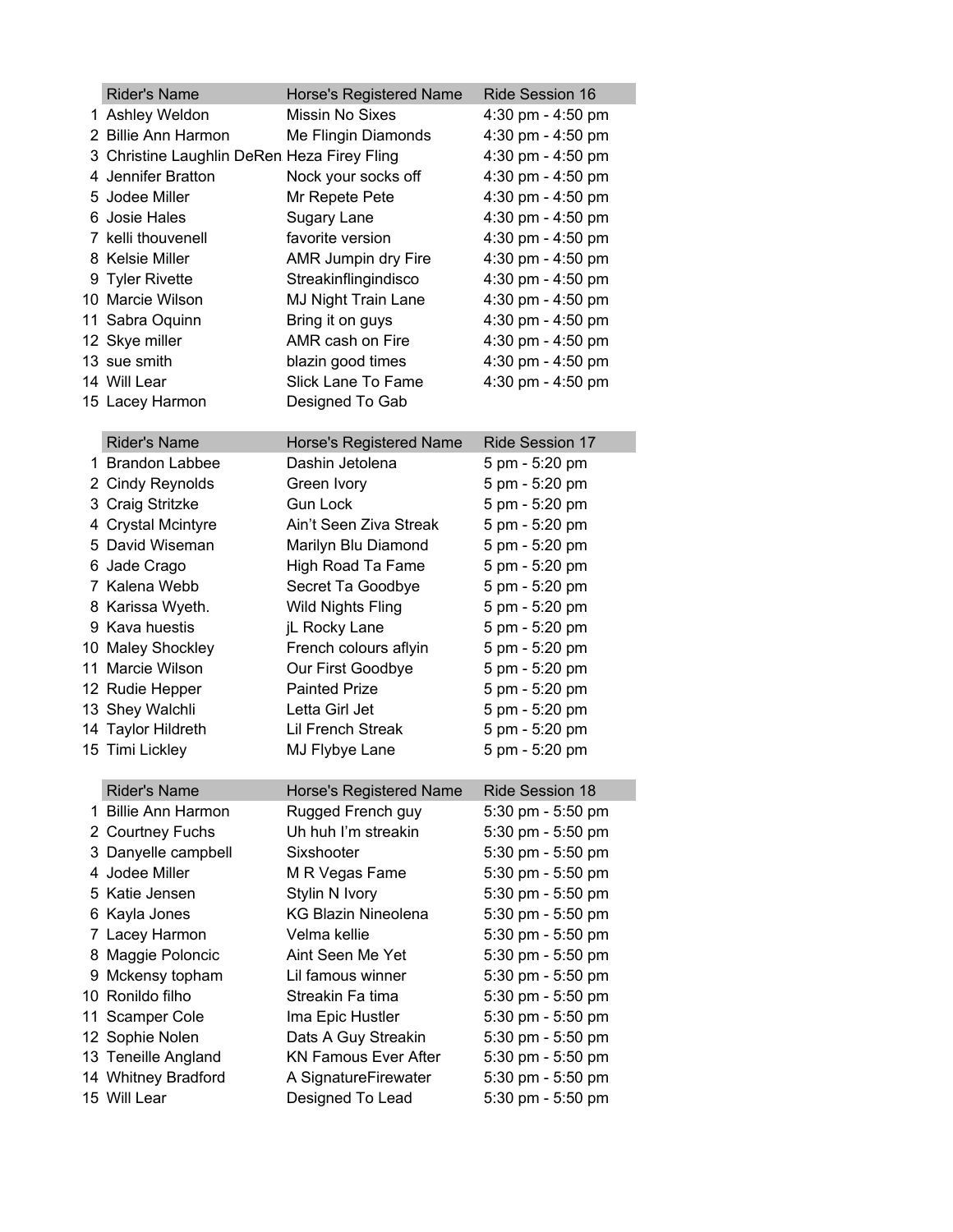| <b>Rider's Name</b>                   | Horse's Registered Name                     | Ride Session 19                        |
|---------------------------------------|---------------------------------------------|----------------------------------------|
| 1 Christy Hefley                      | Model X                                     | 6 pm - 6:20 pm                         |
| 2 Craig Stritzke                      | Zipang                                      | 6 pm - 6:20 pm                         |
| 3 Crystal Mcintyre                    | Justa DTF Frenchman                         | 6 pm - 6:20 pm                         |
| 4 Dottie Morse                        | Firen On Water                              | 6 pm - 6:20 pm                         |
| 5 Erika Boucher                       | <b>SR Pistol Packin Anne</b>                | 6 pm - 6:20 pm                         |
| 6 Kallie Wrighy                       | <b>Bck Spyder Monkey</b>                    | 6 pm - 6:20 pm                         |
| 7 Kayla Jones                         | <b>Sheez Strait Stinson</b>                 | 6 pm - 6:20 pm                         |
| 8 Kelsey Hayden                       | Frenchmans spice                            | 6 pm - 6:20 pm                         |
| 9 london gorham                       | frenchmans assassin                         | 6 pm - 6:20 pm                         |
| 10 Maggie Poloncic                    | Prime Time Ta Streak                        | 6 pm - 6:20 pm                         |
| 11 Many Amos                          | Bamberg                                     | 6 pm - 6:20 pm                         |
| 12 Mckinlee Kellett                   | The Right Version                           | 6 pm - 6:20 pm                         |
| 13 Shey Walchli                       | Vikings on La Jolla                         | 6 pm - 6:20 pm                         |
| 14 Timi Lickley                       | Shawne Streakin Jet                         | 6 pm - 6:20 pm                         |
| 15 Tricia aldridge                    | Kn first slick chick                        | 6 pm - 6:20 pm                         |
|                                       |                                             |                                        |
| <b>Rider's Name</b>                   |                                             | <b>Ride Session 20</b>                 |
| 1 Billie Ann Harmon                   | Horse's Registered Name<br>Bug on firewater | 6:30 pm - 6:50 pm                      |
| 2 Brandon Labbree                     | <b>Ain't Surprised</b>                      | 6:30 pm - 6:50 pm                      |
| 3 Brooke Howell                       | Mr Sassy Frenchman                          | 6:30 pm - 6:50 pm                      |
| 4 Davi Watterson                      | <b>Famously Smooth</b>                      | 6:30 pm - 6:50 pm                      |
| 5 Jimmie Smith                        | Slick Swagger                               | 6:30 pm - 6:50 pm                      |
| 6 Jodi Edwards                        | <b>Guards Smooth Slidin</b>                 | 6:30 pm - 6:50 pm                      |
| 7 Kassie mowry                        |                                             | 6:30 pm - 6:50 pm                      |
| 8 Kava Huestis                        | Cp he will be epic<br>Dynamite goes boom    | 6:30 pm - 6:50 pm                      |
|                                       | He's ta man                                 |                                        |
| 9 Kaycee Harbin                       |                                             | 6:30 pm - 6:50 pm                      |
| 10 Lacey Morse<br>11 Mckinlee Kellett | <b>Maples American</b>                      | 6:30 pm - 6:50 pm<br>6:30 pm - 6:50 pm |
|                                       | Chips Ahoy<br>Tres Ducks In A Row           | 6:30 pm - 6:50 pm                      |
| 12 Melinda Edwards Dunn               |                                             | 6:30 pm - 6:50 pm                      |
| 13 Ronildo Filho                      | JL tularosa                                 |                                        |
| 14 Scamper Cole                       | VF Eddie Flashed Me                         | 6:30 pm - 6:50 pm                      |
| 15 Tiany Schuster                     | Crewszin                                    | 6:30 pm - 6:50 pm                      |
| <b>Rider's Name</b>                   | <b>Horse's Registered Name</b>              | Ride Session 21                        |
| 1 Angela Burwell                      | Mr Dashin Bugs                              | 7 pm - 7:20 pm                         |
| 2 Ashley Meyer                        | <b>Firewaters Design</b>                    | 7 pm - 7:20 pm                         |
| 3 Bryana lehrmann                     | VF A LIVE DESIGN                            | 7 pm - 7:20 pm                         |
| 4 Charli Grace Snow                   | Sudden Hero                                 | 7 pm - 7:20 pm                         |
| 5 Davi Watterson                      | A Smart Guy                                 | 7 pm - 7:20 pm                         |
| 6 Emma Abbott                         | Shesadesignerteddy                          | 7 pm - 7:20 pm                         |
| 7 Jeanette Johnson                    | <b>SR Blazin Catalena</b>                   | 7 pm - 7:20 pm                         |
| 8 Jimmie smith                        | <b>Traffic Kat</b>                          | 7 pm - 7:20 pm                         |
| 9 Kajun watterson                     | Paid to Hot rod                             | 7 pm - 7:20 pm                         |
| 10 Kristina Brem                      | Fast N Fergie                               | 7 pm - 7:20 pm                         |
| 11 Lacey chretien                     | <b>LMG Freaky Frenchy</b>                   | 7 pm - 7:20 pm                         |
| 12 Melinda Edwards Dunn               | Dash Ta Fire Canyon                         | 7 pm - 7:20 pm                         |
| 13 Stefanie Duke                      | Vf Wahini Stinson                           | 7 pm - 7:20 pm                         |
| 14 Tricia Aldridge                    | Sinaloa Stinson                             | 7 pm - 7:20 pm                         |
| 15 Will Lear                          | Rockin My Design                            | 7 pm - 7:20 pm                         |